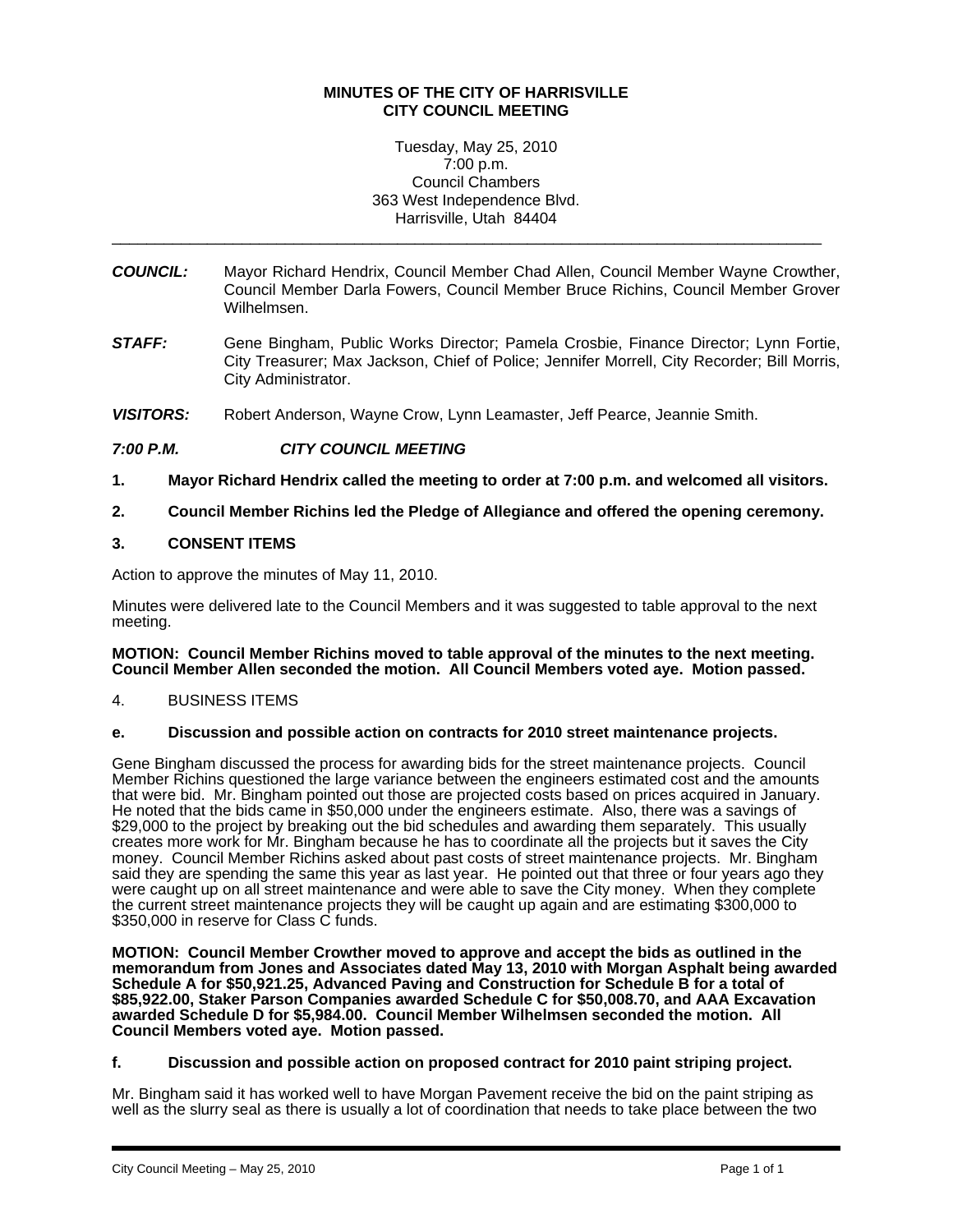projects. Council Member Crowther asked if this will cover stop bars. Mr. Bingham said he gives an itemized list of everything that needs to be painted before he solicits the bids.

**MOTION: Council Member Fowers moved to approve the bid from Morgan Pavement for \$3,905.00 for the 2010 paint striping project. Council Member Crowther seconded the motion. All Council Members voted aye. Motion passed.** 

### **a. Discussion and possible action on point of clarification relating to access and utility cuts for Fiera Vista, P.R.U.D., formerly Fairview Manor.**

Mayor Hendrix referred to the staff recommendation and the legal opinion from Mike Junk and recommended that the Council accept the settlement agreement. Council Member Crowther asked Mr. Bingham what had changed in the engineers cost estimate. Mr. Bingham said Kent Jones, City Engineer, confirmed the estimate is updated and adequate for what is being done. Council Member Crowther questioned the date of when the estimate was put together. Mr. Bingham affirmed again that he had reviewed the engineers estimate and Kent Jones felt it was appropriate. Council Members clarified their understanding of the staff recommendation.

**MOTION: Council Member Allen moved to approve the settlement agreement as recommended by staff on Fiera Vista P.R.U.D. Council Member Wilhelmsen seconded the motion. Council Member Crowther asked that the City have a signed agreement with Mr. Crow that before units 13, 14, 17 and 18 are built that the construction entrance is moved as indicated in his email to Bill Morris.**  *(Mr. Morris clarified the motion for the Council and Mr. Crow, Fiera Vista developer, said it is a fact that once construction begins on those units it will no longer be accessible as a construction access).* **All Council Members voted aye. Motion passed.** 

#### **b. Discussion and possible action on final acceptance of Acorn Storage public improvements and extended discussion of the alleged violation of site plan and code enforcement.**

Mayor Hendrix referred to the staff recommendation sheet and reviewed what took place at the Council meeting on May 11, 2010. He mentioned Acorn Storage has been sold to a new owner and is now Wildcat Storage. He also discussed the recommendation by staff to approve final acceptance but require the new owner to submit a corrective action plan addressing the landscaping concerns and site plan violation. Council Member Fowers reminded the Council that the initial reason for denying it was to use the money as an incentive for some corrective action. Mayor Hendrix explained that Mr. Mecham, whose money is in escrow, no longer owns the storage facility. Bill Morris explained how code enforcement works and what actions could be taken against the current owner to remedy the landscape issues. It was mentioned that there has been no response from Mr. Mecham on this issue and that the current owners have not yet been notified about the site plan violation.

**MOTION: Council Member Crowther moved to give final acceptance to Acorn Storage and release of the remaining escrow and to have staff follow up with code enforcement contacting the new owners. Council Member Fowers seconded the motion. All Council Members voted aye. Motion passed.** 

### **c. Discussion and possible action on Ordinance No. 421 amending the official General Plan Map and Zoning Map based upon an application from Five "T" Corporation affecting the area located directly west of the Deseret Industries on North Street.**

Mayor Hendrix reviewed the recommendation from the Planning Commission to deny Option A which was presented to them. He pointed out that the developer took the comments given from the Planning Commission and created an Option B which has been included in the Ordinance drafted by Mr. Morris. Mayor Hendrix recommended that the Council give the Planning Commission the opportunity to look at Option B. Council Member Richins asked what the difference was between the two options. Mr. Morris said it was the creation of a buffer zone as well as a reduction in the number of lots. He also asked what the buffer will be. Mr. Morris said it will be natural habitat much as it is now. Mayor Hendrix commented that the buffer zone's design was something the Planning Commission would need to discuss and noted that none of the commissioners had an issue with the assisted living facility.

Council Member Fowers mentioned the water table issues that have always been a problem in that part of the city and suggested sending this back to the Planning Commission so they can consider Option B. Council Member Crowther suggested zoning the whole thing as commercial unless they could have low density (A-1) housing. Council Member Richins asked what the purpose of the buffer zone was if it is going to look exactly the same and Council Member Fowers asked how deep it would be. Mr. Morris said it was 125 feet wide and 4.51 acres. Council Member Wilhelmsen asked how many homes would be taken out of the original plan by putting the buffer in. Mr. Morris explained they would go from 60 lots to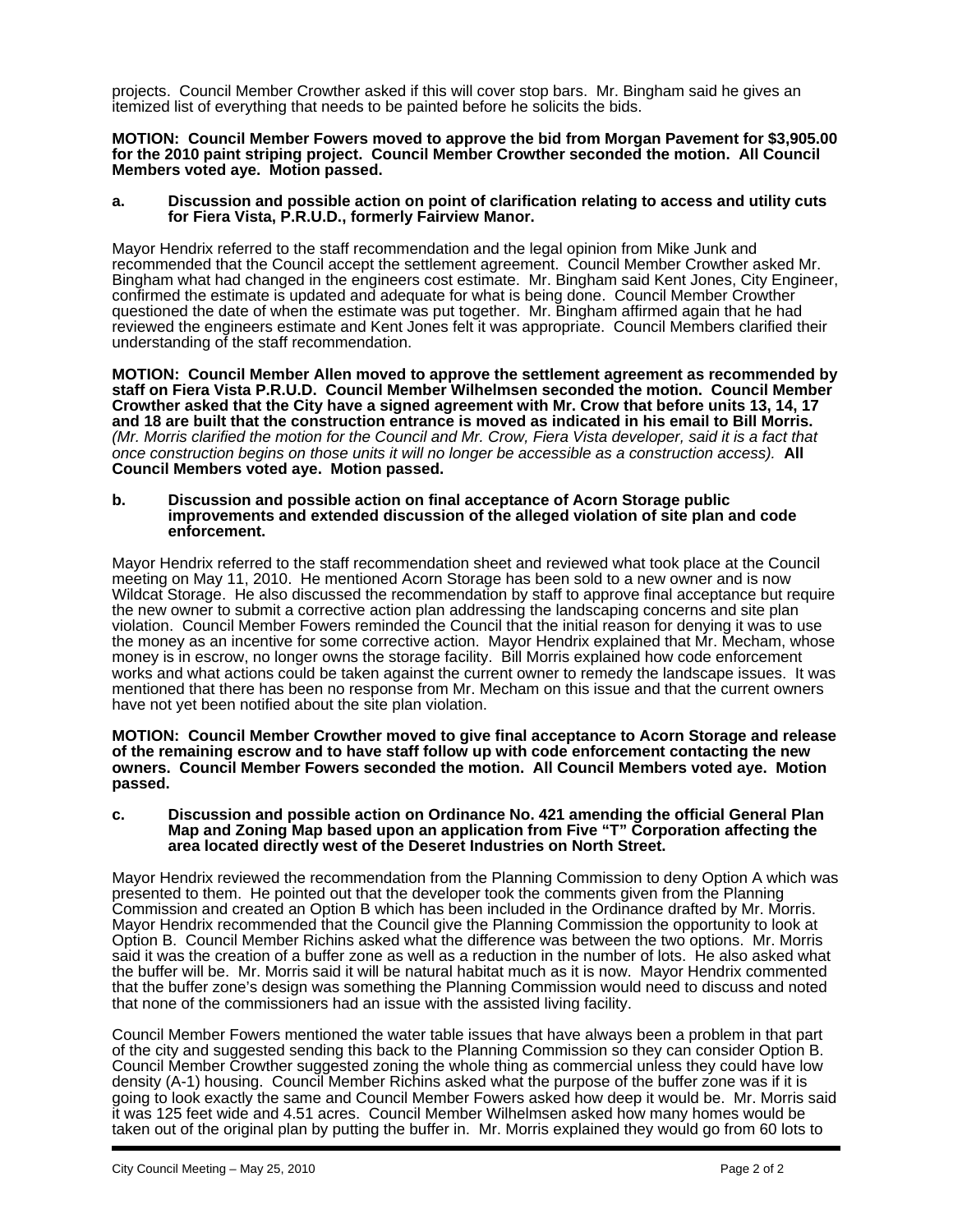45 and their zoning request has been changed from R5-6 to R-1-10. Council Member Fowers said she hates to see agricultural land turned into high density housing. Council Member Crowther reiterated that he would like to see this rezoned commercial to create a tax base. Mr. Morris explained that the Deseret Industries has changed the ability to develop this area into commercial property. The Council and Mr. Morris discussed what their options were and what type of decision they needed to make at this meeting and whether is was appropriate to send this back to the Planning Commission. They also discussed how many neighbors came out for the public hearing.

Jeff Pearce, Planning Commission Chairman, was asked to make a statement about their recommendation. Mr. Pierce explained that they reviewed the plan for 60 homes without any details as to how the units would be clustered. He also stated that the neighbors have come to the Council four times in the last ten years to prevent this type of zoning change. He also mentioned there was no secondary water access to this property. Mr. Morris said Option B was not presented to the Planning Commission but came about as a result of notes taken by the developer from input given by the Planning Commission. Mayor Hendrix reviewed the Planning Commission motion to deny the request and implied that the Council could do the same. Mr. Morris said these options were only meant to be a rough concept. The only thing the Council should be looking at is zoning and compliance with the general plan.

**MOTION: Council Member Crowther made a motion to consider Ordinance No. 421 amending the official general plan map and zoning map from commercial and agricultural to high density residential. Council Member Allen seconded the motion. Roll call vote. All Council Members voted no. Motion did not pass.** 

**d. Discussion and possible action on Resolution 2010-02, a resolution approving an interlocal cooperation agreement between Harrisville City and Weber County relating to recreation, arts, museum and parks (RAMP) funding for main park improvements and splash pad.** 

The Council discussed the liability insurance requirements and the indemnity clause releasing the City and the County from any damage or injury incurred by the contractor. Council Member Fowers asked how much money the City was required to contribute. Mr. Morris said the RAMP funds would contribute \$100,000 and the City would need to come up with \$150,000 to \$200,000 depending on the final cost. Mr. Morris said the cost may be less than anticipated if the splash pad is located [on the existing softball field] closer to restroom facilities and infrastructure. Mayor Hendrix asked for a report from the last park committee meeting. Council Member Allen said there were some concerns expressed about moving the home run fence but most members were okay with the proposed splash pad location. Council Member Wilhelmsen asked if it would still be a multiple usage field. The Council discussed how that could be accomplished. Council Member Allen said the park committee also discussed putting the fence in later along with the lights but the main focus would be to get it going for the recreation department's current needs. Mr. Morris made everyone aware there will not be any above ground features. Those will be added later as the money becomes available. Council Member Allen asked that it be a project that can be finished. Mr. Morris said Ridgeline Design is putting a plan together, explaining this project will need to be completed by October unless the Mayor requests an extension.

**MOTION: Council Member Fowers moved to approve Resolution 2010-02 approving the interlocal cooperation agreement between Harrisville City and Weber County relating to the RAMP funding. Council Member Wilhelmsen seconded the motion. Roll call vote. All Council Members voted yes. Motion passed.** 

# **5. PUBLIC COMMENTS**

Tanya Schmidt, Harrisville City, asked if there would be a refreshment stand if there is a splash pad. Mayor Hendrix said it was something that has been considered.

# **6. MAYOR/COUNCIL FOLLOW-UP**

### **a. Sound system in the cabin.**

Mayor Hendrix mentioned this was a suggestion given by Council Member Wilhelmsen that came about from requests of those renting the cabin. Council Member Wilhelmsen clarified that he was thinking of something permanently installed that would function as a sound system and speaker system. Council Member Allen commented that he was at the cabin on Friday for an event and it would have been nice to have something there for music. Mr. Morris said there may be some money available in the nondepartmental funds for equipment. The Council discussed what type of system they would like to have

i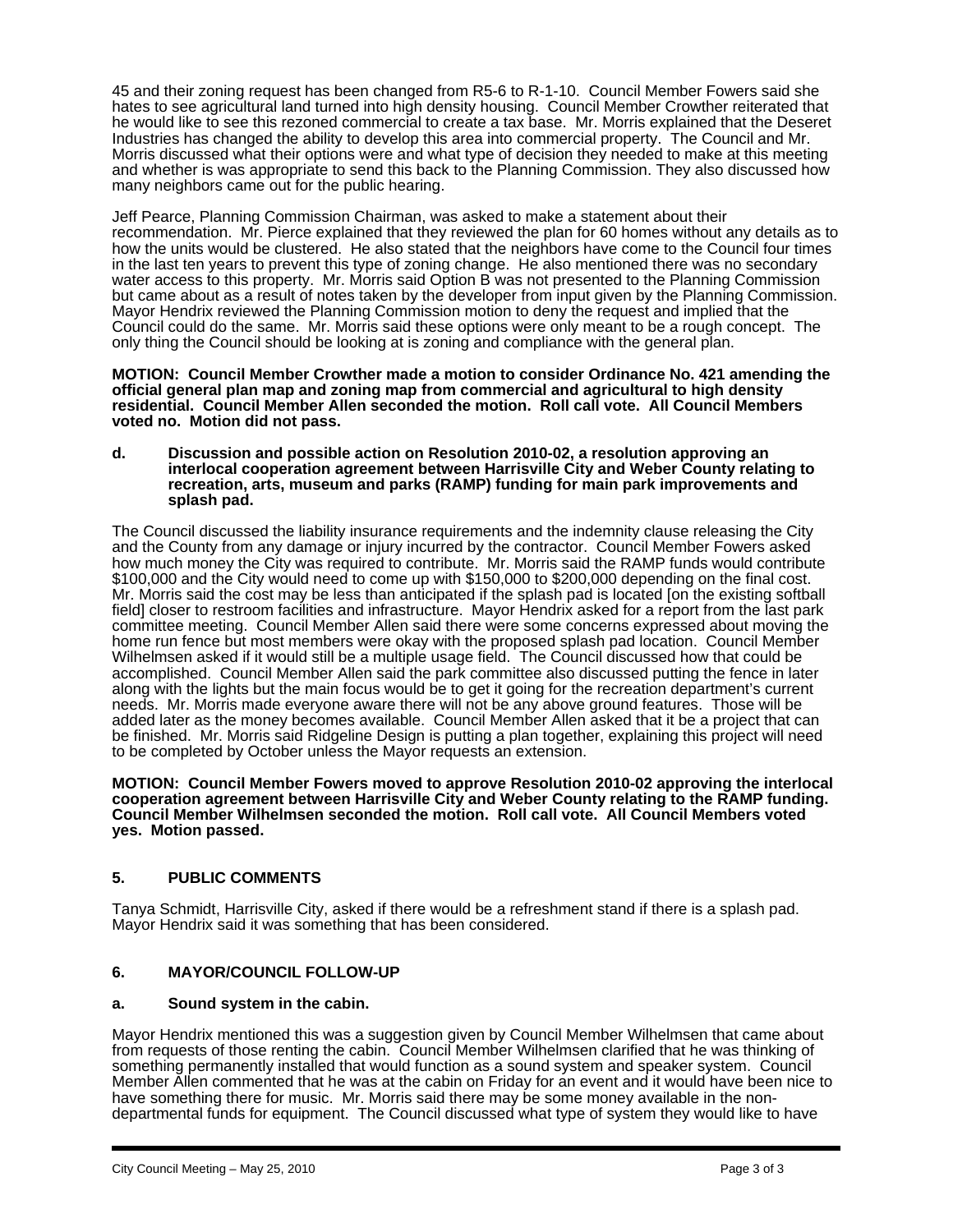including a docking station for an IPod. Council Member Richins said it is something that has been needed for years.

Council Member Crowther said he is going to schedule another Park Committee meeting for the first Thursday of the month. Mr. Morris and Jennifer Morrell gave a report to the Council on the possibility of using interns. Mr. Morris has talked with Weber State University and they can provide an intern to do GIS work for \$10/hour. Public Works will not get an intern because of the success they are having using the inmates. He explained that the inmates come every other week and do a good job for free. Mrs. Morrell explained that the Deseret Industries has a business partnership program where they will send an intern for eight weeks to receive some hands on training. The Deseret Industries will pay their salary and their Worker's Compensation. If their board approves partnering with the City, Mrs. Morrell has requested they begin with an eight week trial period.

Council Member Wilhelmsen reported on Heritage Days. They have asked Kate Blanche to run the parade. Also, the Heritage Days website has been updated and the mass gathering application has been turned in. He mentioned a suggestion was made for Shanna and Lynn Edwards to be the parade Grand Marshall.

Council Member Richins asked about the empty lot adjacent to the softball field wondering if it could be used for additional parking. Mayor Hendrix said UDOT would need to give permission first because it is restricted to residential access right now. He also mentioned there were plans drawn up at one time for renovating the front of the old public works building. Council Member Richins mentioned there are several options for parking besides the vacant lot including the dirt area on the south side of the driveway and the area west of the bowery where the sand bunkers are located. Council Member Allen also mentioned the vacant area north of the bowery parking lot. Mayor Hendrix said extra parking is being considered and is a concern for him because he has noticed people parking on the highway.

# **7. ADJOURN**

Mayor moved to adjourn at 8:15 p.m.

*(Pamela Crosbie, Finance Director arrived at 8:00 p.m.)* 

## *8:15 P.M. WORK SESSION*

1. Discussion on FY 2010-11 final budget.

The Mayor and Council Members discussed some of the changes to the tentative budget along with Lynn Fortie, City Treasurer. Most of the changes being made were due to the new vehicle purchased by the Police Department. In addition, Mr. Fortie said the capital projects fund will be increased by \$50,000 for the new electronic marquee. Mayor Hendrix explained what he would like in the new marquee and that an RFP would be created to purchase it. Council Member Crowther questioned the existing sign ordinance. Mayor Hendrix said it is being updated and will allow for this type of sign.

Mayor Hendrix reviewed what had been discussed at the last two meetings regarding employee benefits, including retirement contributions and 401k contributions. He reminded the Council that a 2% cost of living raise has been included in the current budget. He suggested altering employee compensation to allow them to take control of their retirement. This would be accomplished by taking 2% from the current 401k contribution made by the City and giving employees a 4% cost of living increase. In addition, the remaining 2% used in the 401k contribution would remain if the employees wanted to contribute a minimum of 2% and match what the City was contributing. Mayor Hendrix felt this would put a little more responsibility on the employee.

Police Chief Max Jackson gave an explanation of why the City began contributing to an employee 401k. He said it began in the 80's when the State tried going from a contributory to a noncontributory retirement system. The decision was made to take the amount the City had been contributing and put it in a 401k. Mayor Hendrix stated that amount was originally larger than the current 4% but was decreased for economic reasons. However, the City has still been able to compensate employees with higher raises over the years. He stressed that he wants to treat the employees fairly but also treat the City fairly. He also clarified that this 401k was completely separate from the State retirement program which the City contributes to.

Mr. Fortie stated the Mayor's proposed changes will not affect this budget but will increase costs over a period of time. General discussion took place about which options will benefit the City and which will benefit the employee and how these proposed changes will affect future budgets. Mr. Fortie will get some figures together for the various options that have been proposed. Chief Jackson talked about the importance of higher wages for attracting quality people and his efforts to maintain a good work

i